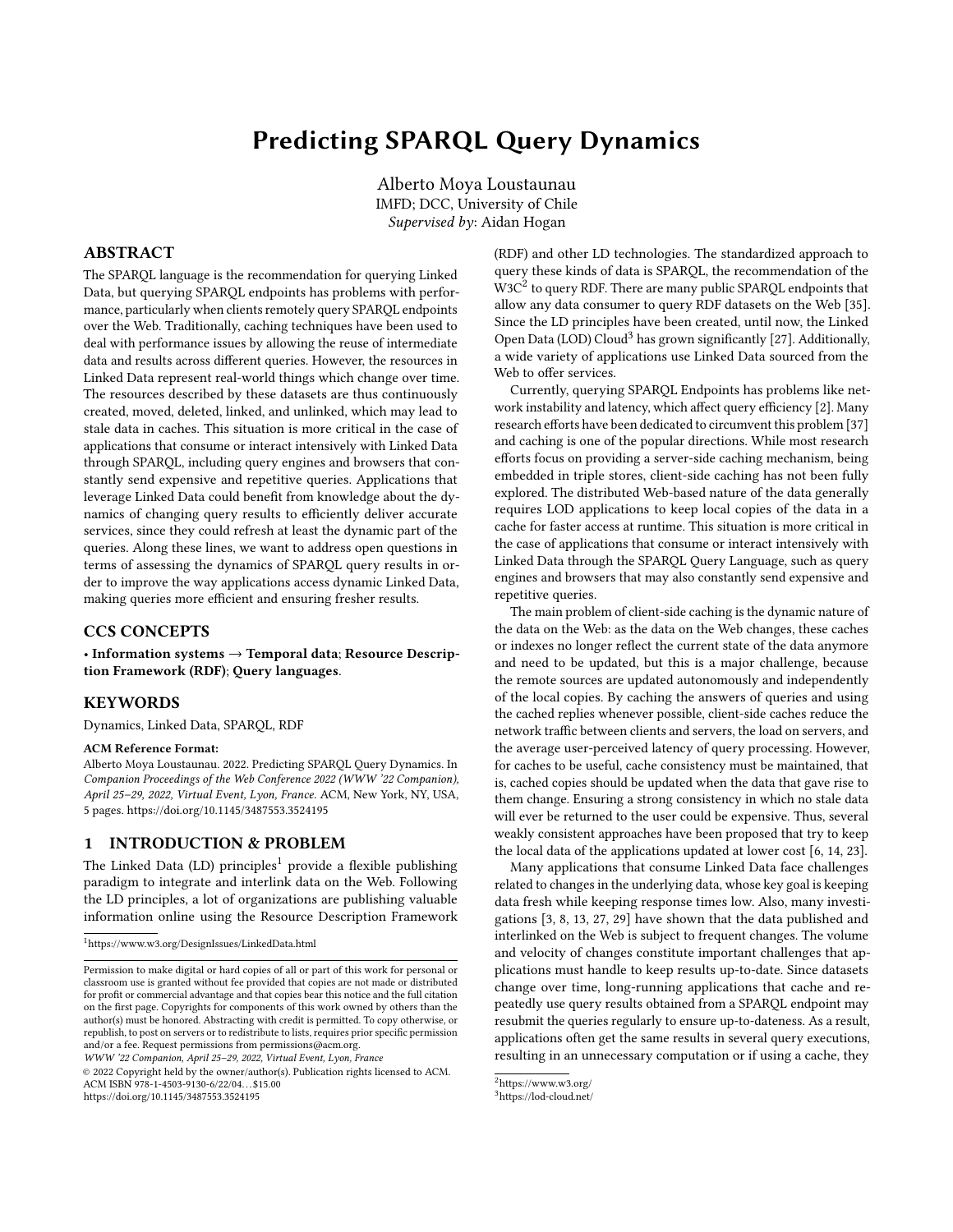may often give the user stale results when the backend data change between re-executions.

Some works have proposed to learn from historical query result evolution [\[14,](#page-4-6) [29,](#page-4-11) [34\]](#page-4-12). However, considering the historical evolution of all results for a query is expensive because it is necessary to have the previous complete versions of data and to obtain the results of the execution of the query in each version. We would like to explore the dynamics of Linked Datasets at the level of queries with the intention of finding patterns that allow us to model the dynamics of SPARQL query results without relying on a history of results.

Recent works have found some general correlations with datasets dynamics, such as the domains, predicates, and schema associated with the data [\[13,](#page-4-10) [23,](#page-4-7) [29\]](#page-4-11). Based on such correlations, hybrid approaches have been developed to return fresher results for SPARQL queries and at the same time speed up queries [\[30,](#page-4-13) [31,](#page-4-14) [33\]](#page-4-15), but freshness estimates are a major and still current challenge because of the difficulty of predicting the underlying dynamics on the growing Web of Linked Data. Aside from these hybrid approaches, to the best of our knowledge, not much work has been done on predicting the dynamic behavior of SPARQL query results.

Our goal in this work is to then to predict if and/or when the results of a given SPARQL query on a given dynamic Linked Dataset will change, using techniques that are efficient in time and space and offer accurate predictions.

#### 2 STATE OF THE ART

Predicting SPARQL Query Dynamics is related to RDF Data Dynamics, Synchronization and SPARQL Queries. We now discuss important concepts for this work.

#### 2.1 RDF Data Dynamics

Being able to understand and characterize change in RDF data is important for many practical use-cases, such as, Synchronization, Smart Caching, Link Maintenance, Vocabulary Evolution and Versioning, Hybrid Architectures and Vandalism Prevention. When applications locally store descriptions that originate from various remote datasets, awareness of the changes that such descriptions undergo at their origin allows for timely updates, and hence delivering services based on fresh information. Also, an understanding of a dataset's rate of change can inform a decision as to whether or not an application will cache its content locally, or remotely query it on the fly [\[30,](#page-4-13) [31\]](#page-4-14).

With respect to the definition of RDF, SPARQL and Linked Data dynamics, there exists a general consensus that it is a function of change and time, and that is where the distinctions begin in terms of the precise level at which to observe the changes (for example, statements [\[13\]](#page-4-10), entities [\[29\]](#page-4-11), schema [\[8\]](#page-4-9), query results [\[14\]](#page-4-6), etc.) and the discretization of the time or frequency to observe changes (for example, hourly, daily, weekly, etc.). Qualitative approaches attempt to detect changes at different levels of complexity according to their definition of dynamics [\[25,](#page-4-16) [28\]](#page-4-17) while quantitative approaches attempt to measure change and dynamicity using mathematical functions [\[7,](#page-4-18) [21,](#page-4-19) [22\]](#page-4-20).

In general, some features found to describe the dynamics of a resource are Pay-Level Domain (PLD) [\[22,](#page-4-20) [23\]](#page-4-7), predicates [\[13,](#page-4-10) [23\]](#page-4-7),

and variants of Characteristic Sets  $(CS)^4$  $(CS)^4$  [\[11,](#page-4-21) [22\]](#page-4-20); these features are correlated with the dynamics of several datasets studied. This knowledge can be used to estimate the freshness of cached data.

#### 2.2 Synchronization

A variety of works have addressed the issue of modeling and consuming dynamic Linked Data from a broad range of perspectives [\[8,](#page-4-9) [11–](#page-4-21)[13,](#page-4-10) [22,](#page-4-20) [24,](#page-4-22) [29,](#page-4-11) [32\]](#page-4-23). One of the major challenges considered is that of keeping cached copies of remote dynamic data – cached for reasons of efficiency and scalability – up-to-date on the consumer side, which we refer to as the synchronization problem.

Some works have addressed the synchronization problem on the publisher side, proposing notification mechanisms that keep registered consumers informed about relevant changes to the data [\[9,](#page-4-24) [12,](#page-4-25) [24\]](#page-4-22); although such approaches may facilitate strong consistency – meaning that consumers are kept up-to-date with the remote data on the publisher side – they centralize the burden of synchronization on the publisher, potentially leading to scalability issues, particularly for in-demand datasets.

Conversely, a variety of works have looked at building models of remote data that can help to predict which data are most dynamic, and which are most static, indicating which subsets of the data may need to be refreshed from the remote source more often [\[8,](#page-4-9) [11,](#page-4-21) [13,](#page-4-10) [22,](#page-4-20) [24,](#page-4-22) [29,](#page-4-11) [32\]](#page-4-23); such works consider changes in RDF datasets at differing levels of granularity, including documents [\[13\]](#page-4-10), domains [\[13,](#page-4-10) [22,](#page-4-20) [23\]](#page-4-7), predicates [\[13,](#page-4-10) [23\]](#page-4-7), characteristic sets [\[11,](#page-4-21) [22\]](#page-4-20), etc. Features at different levels of granularity can be fed into different predictive models based on Poisson Processes [\[29\]](#page-4-11), Markov Chains [\[34\]](#page-4-12), Empirical Distributions [\[19\]](#page-4-26), Machine Learning classification and regression [\[11,](#page-4-21) [23\]](#page-4-7), as well as a variety of other heuristics [\[14,](#page-4-6) [34\]](#page-4-12) and metrics [\[1,](#page-4-27) [6,](#page-4-5) [14\]](#page-4-6).

#### 2.3 Query Analysis

We have seen that RDF data evolve and that we can apply various techniques to learn from past changes and predict certain changes in the future; however, the way we represent RDF data differs from the way we query it. SPARQL is the recommended language to query RDF data, where a query can be made up of multiple algebraic operators that are evaluated on potentially heterogeneous data.

Specifically regarding the dynamics of SPARQL query results, Passant and Mendes [\[24\]](#page-4-22) proposed sparquPuSH as a notification framework based on PUBSUBHUBBUB (recently standardized as WEBSUB [\[9\]](#page-4-24)) aiming for strong consistency. However, the SPARQL-PuSH implementation presents limitations [\[15\]](#page-4-28) that make it unapplicable in certain cases and not able to deal with the constantly evolving RDF data available at Web scale.

Rather than aiming for weak consistency, there is an inherent trade-off between centralized approaches that can efficiently answer queries over data cached from parts of the Web [\[4,](#page-4-29) [36\]](#page-4-30), and live decentralized approaches that can provide fresher results over the entire Web at the cost of slower response times [\[10\]](#page-4-31). Hybrid Approaches try to balance the needs of consistency with the lowest possible latency [\[5,](#page-4-32) [30\]](#page-4-13). These approaches provide responses with a certain trade-off to obtain high consistency like a live integration approach and fast response times through caching.

<span id="page-1-0"></span><sup>4</sup>A characteristic set is the set of predicate terms used to describe a given subject [\[20\]](#page-4-33).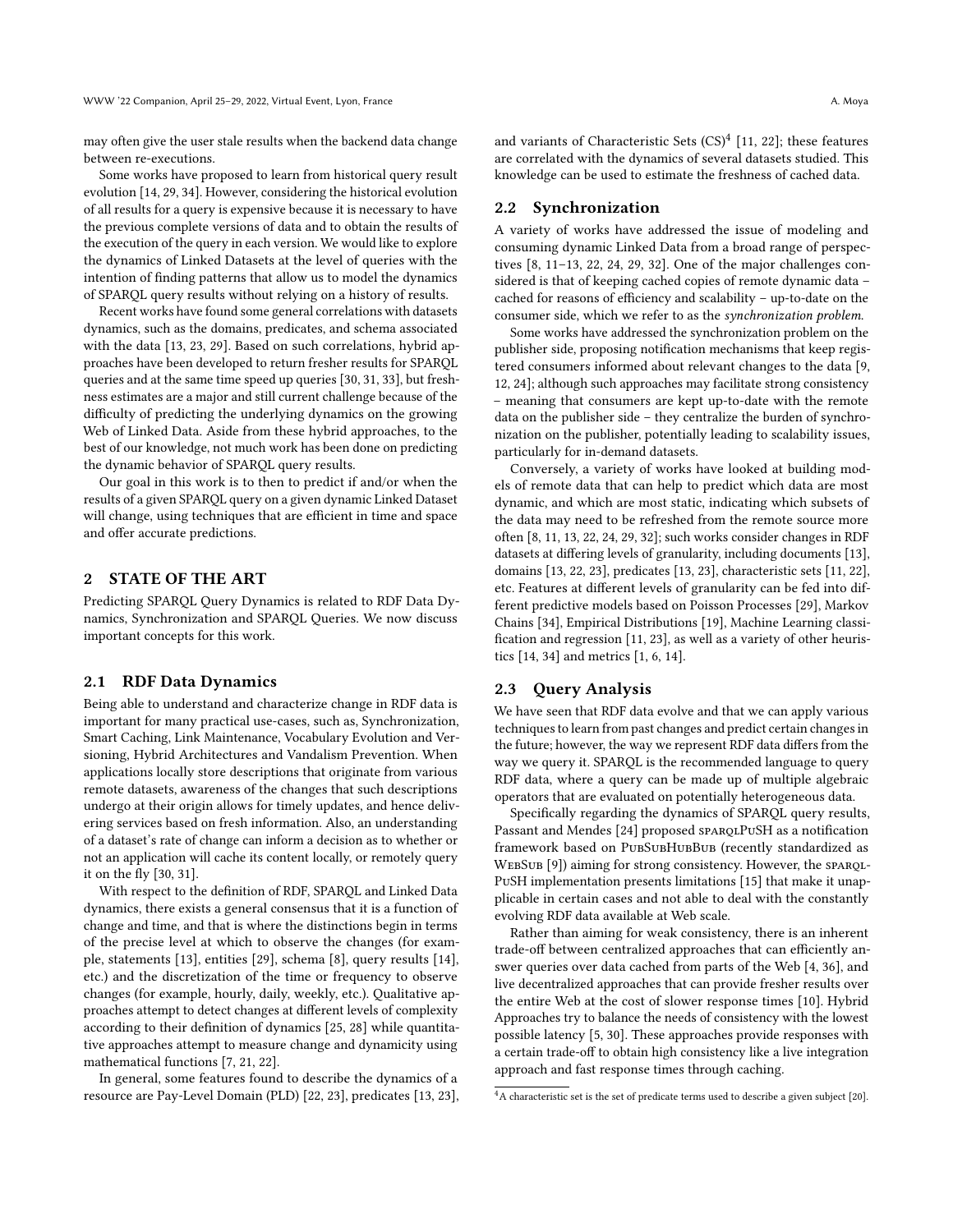Predicting SPARQL Query Dynamics WWW '22 Companion, April 25–29, 2022, Virtual Event, Lyon, France

### 3 PROPOSED APPROACH

In our literature review we identified two open questions with respect to the state of the art trying to understand and manage the dynamism of Linked Datasets. The questions that we have identified are related to dynamic models and consumption of dynamic datasets but with specific focus on studying the dynamics of SPARQL query results. In this direction, the following research questions are addressed:

- (1) How can we identify, model, and understand the dynamics of SPARQL queries and SPARQL query results?
- (2) How can we use knowledge about SPARQL query dynamics to increase the consistency of cached query results at a lower cost?

In the following we discuss these high-level research questions in more detail, outlining current work and plans for future work. The framework described in Section 3.1 and the results of Section 4 have been published as a workshop [\[16\]](#page-4-34) and conference paper [\[17\]](#page-4-35).

## 3.1 Framework for Predicting the Dynamics of Query Results

We consider a *dynamic RDF graph* to be a sequence of  $n$  discrete versions of an RDF graph denoted  $G = (G_1, \ldots, G_n)$ ; in practice, we assume these versions to have regular intervals (e.g., hourly, daily, weekly, etc.). Further given a SPAROL  $(1.1)$  SELECT query  $O$ , we would like to have knowledge of the dynamics of its results. The first such problem we consider – which we call One Shot Change (OSC) – accepts  $G, Q$  and a positive integer  $k$  as input and outputs a boolean value predicting whether or not the results will change from  $G_n$  to some future version  $G_{n+k}$  (i.e.,  $Q(G_n) \neq Q(G_{n+k})$ ?). The second (more difficult) problem – which we call Time-To-Live (TTL) – accepts only  $G$  and  $Q$  and outputs a positive integer  $k$  as a prediction for the lowest such value where  $Q(G_n) \neq Q(G_{n+k})$ . Our problem is thus concerned with predicting if/when the results of a query will change, rather than predicting how – or to what extent – they will change; these latter problems are left for future work.

Architecture: In Figure [1,](#page-2-0) we provide an overview of a general architecture for making predictions with respect to the OSC prediction task. A SPARQL query  $Q$  and a dynamic RDF graph  $G$  are given as input. The system then extracts a feature vector  $(f_1,\ldots,f_k)$ . from these inputs and feeds them into a pre-trained binary classifier to make the OSC prediction. The query features  $(f_1, \ldots, f_i)$  are extracted online from the query itself. The predicate and degreeof-change features  $(f_{i+1},...,f_j)$  are extracted from a statistical description  $d(G)$  of  $G$ , whose details will be described later; in practice,  $d(G)$  can be computed and maintained offline in an incremental manner, requiring only the two most recent versions of  $G$ to be updated. Finally, the results features  $(f_{j+1}, \ldots, f_k)$  require as input the full historical results of  $Q$  for each version of  $G$  (which we denote by  $Q(G)$ ); this must be computed online. The binary classifier is pre-trained over a given set of queries  $Q$  for which ground truths are computed over withheld versions.

Query features (Q). include statistics about the query. Formally, given a query Q, we define that  $Q(Q) = (n_T, n_V, n_V', \vec{\sigma})$ , where  $n_T$ denotes the number of triple patterns in  $Q$ ,  $n_V$  denotes the number of variables in Q,  $n_V'$  denotes the number of projected variables

<span id="page-2-0"></span>

Figure 1: Proposed architecture for predicting change OSC given a query  $Q$  and dynamic RDF graph  $G$ 

in  $Q$ , and  $\vec{o}$  is a one-hot encoded vector that denotes the SPARQL operators (OPTIONAL, UNION, etc.) used by  $Q$ . We hypothesise that such features may be useful for predicting dynamics.

Predicate features (P): include statistics about how frequently and how many triples matching the predicates used in the query change. More formally, let  $G_1 \oplus G_2 = G_1 \setminus G_2 \cup G_2 \setminus G_1$  denote the symmetric difference of the graphs (the set of triples which are in either of the graphs  $G_1$  and  $G_2$ , but not in their intersection). Further let  $\sigma_{P=p}(G) = \{(x, y, z) \in G \mid p = y\}$  denote the triples in  $G$  using the predicate  $p$ . Now, given a dynamic RDF graph  $G = (G_1, ..., G_k)$ , we denote by  $\Delta(G, p) = \sum_{i=1}^{k-1} \frac{|\sigma_{p=p}(G_i \oplus G_{i+1})|}{|\sigma_{p=p}(G_i \cup G_{i+1})|}$  $\sqrt{\sigma_{P=p}(G_i \cup G_{i+1})}$ the sum of the ratios of triples for  $p$  that changed between each consecutive pair of versions, such that the higher the value for  $\Delta(G, p)$ , the more dynamic the triples associated with the predicate. Next let  $\text{preds}(Q)$  denote the set of IRIs used as predicates in  $Q$ . Now we define  $P(G, Q) = \frac{\sum_{p \in \text{preds}(Q)} \Delta(g, p)}{|\text{preds}(Q)|}$ , taking the mean value of  $\Delta(G, p)$  for all predicates in Q. Predicate features only require lightweight statistics about the dynamic RDF graph since the number of unique predicates – even in large RDF graphs – tends to be relatively small.

Degree-of-change features (D): include statistics about the variability in the number of results returned by the query across the historical versions. Specifically, given a query  $Q$  and an RDF graph G, we denote by card( $\cdot, \cdot$ ) a *cardinality estimation function*, where card( $Q$ ,  $G$ ) estimates the (bag) cardinality of  $|Q(G)|$ . Any such function can be used; currently we use a statistic method similar to Postgres $^5$  $^5$  that only requires a statistic description  $d(\mathcal{G})$  and not G itself. We use the function card $(Q, G)$  to estimate the dynamics of a query by comparing the number of results for the query that depend on data that did not change between two versions, versus the number of results generated over the union of the two versions. Specifically, given a dynamic RDF graph  $G = (G_1, \ldots, G_k)$ , we sum the ratios D( $G$ , Q) =  $\sum_{i=1}^{k-1} 1 - \frac{\text{card}(\hat{Q}, G_i \cap G_{i+1})}{\text{card}(\hat{Q}, G_i \cup G_{i+1})}$  $\frac{\text{card}(Q, G_i \cap G_{i+1})}{\text{card}(Q, G_i \cup G_{i+1})}$  to estimate the degree-of-change, i.e., the ratio of query results that are sensitive to changes between versions.

Results features (R): include statistics about the historical results for the query. These features are conceptually the simplest, where we simply count the number of times the results for the query  $Q$ changed between the pairs of consecutive versions of the dynamic RDF graph. Formally, given a query  $Q$  and a dynamic RDF graph with k known versions  $G = (G_1, \ldots, G_k)$  we define this feature as:

<span id="page-2-1"></span><sup>5</sup><https://www.postgresql.org/docs/current/static/planner-stats-details.html>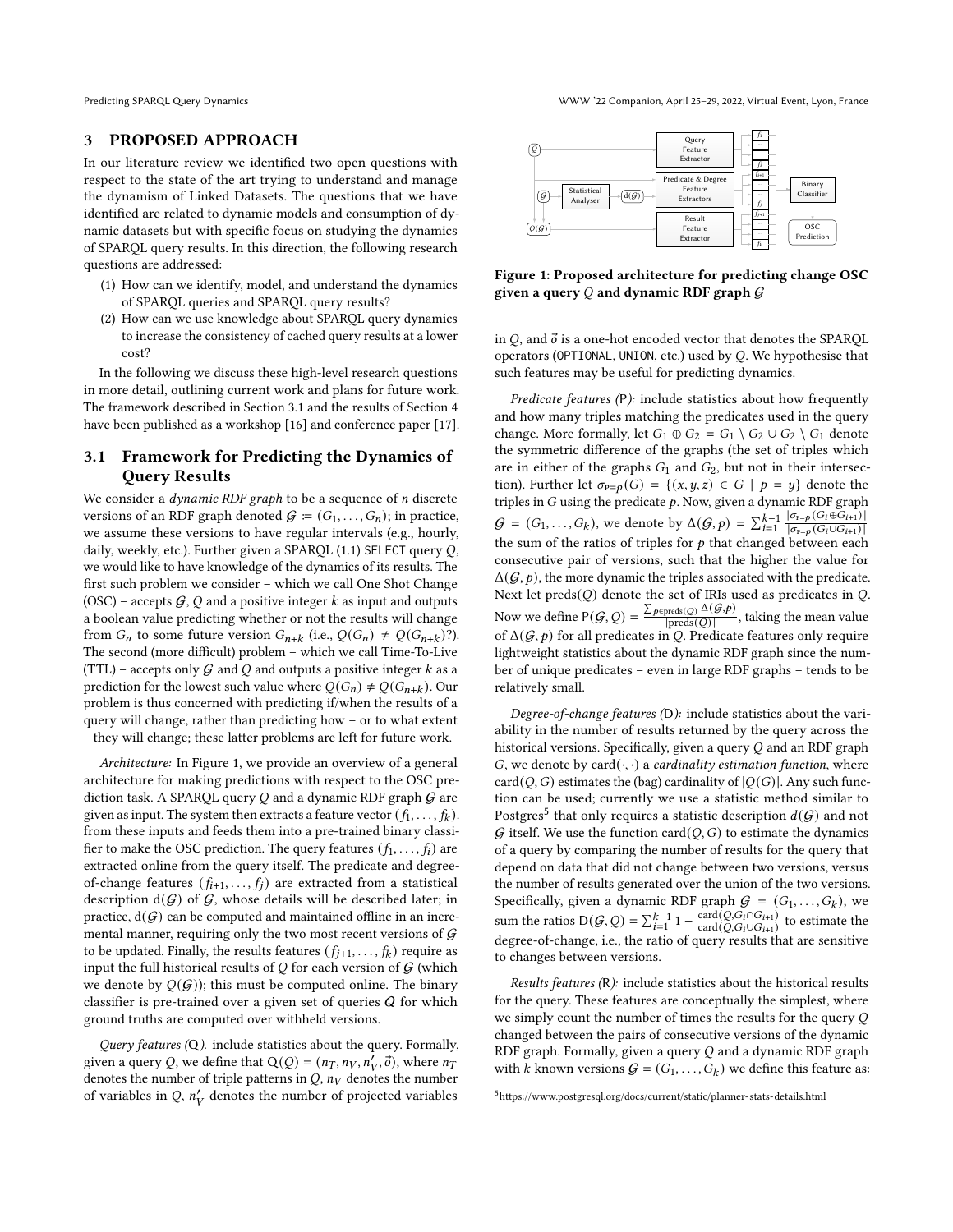$R(G, Q) = |\{i \in \{1, ..., k-1\} : Q(G_i) \neq Q(G_{i+1})\}|$ . Though conceptually the simplest, we expect that this feature will also provide the most useful information for OSC prediction. Conversely, it incurs the highest overhead for an unseen query  $Q$ , requiring maintaining all data for  $G_1, \ldots, G_k$  offline and evaluating the queries used for training over these versions, as well as evaluating  $\overline{{Q}}(G_1), \ldots, \overline{{Q}}(G_k)$ online (when the query is received).

Hypothesis: We hypothesise that the methods we propose follow a trade-off for predictions, where more accurate predictions imply greater overheads. On one side, we have query features, which require no knowledge of the data, and thus involve the least overhead, but provide less accurate predictions as a result. Next we have features about the dynamics of predicates used in the query, which require high-level statistics about how the triples involving a particular predicate change. Thereafter, the degree-of-change measures require more detailed statistics, but allow for computing more detailed meta-data regarding a particular query's sensitivity to changes in the graph. Finally, we have knowledge of historical results, which for an unseen query, requires evaluating the query on several historical versions, and maintaining indexes over those versions, thus implying a much higher overhead, but with the benefit of having much more detailed information about how its results have changed over past versions.

### 3.2 Smart Caching Framework

With a framework for modelling and predicting SPARQL query dynamics in place, we believe that we increase the consistency of cached SPARQL query results at a lower cost by using this framework. In that sense, we propose to develop a configurable Smart Caching Framework that contains best approaches that result from our aforementioned research.

## 4 RESULTS

We have implemented the architecture and features described in Section 3.1, for which we now present evaluation. We focus on the accuracy of the features for OSC prediction.

This evaluation aims to ascertain the quality of predictions as to whether or not the results for a query will change in the next version considering these features. We begin by describing the datasets and queries used [\[18\]](#page-4-36).

Datasets. We first consider a dataset of 17 weekly versions of Wikidata, spanning from 2019/11/14 (containing 4.4 billion triples) to 2020/03/05 (containing 4.8 billion triples). The number of triples grew by 9.2% during the time period, where approximately 4 times more triples are added, on average, than removed. A total of 78 billion triples are present in all versions. We use 141 queries that were sourced from the user-contributed example queries published by the Wikidata query service. There were 1300 changes in results between pairs of versions (out of a possible 2256 comparisons). The results for 20 queries never change, while 56 change in all versions.

We consider a second dataset based on DBpedia Live, where we use the changesets to build 18 daily versions, spanning from 2019-07-01 (containing 593.6 million triples), until 2019-07-18 (containing 590.3 million triples). In this case we see more deletions than insertions, and fewer changes overall, when compared with

<span id="page-3-0"></span>Table 1:  $F_1$ -score for OSC on the Wikidata and DBpedia datasets considering a window size of three.

|          | Classifier         | Q     | P     | D     | R     | <b>OPD</b> | <b>OPDR</b> |
|----------|--------------------|-------|-------|-------|-------|------------|-------------|
| Wikidata | Random Baseline    | 0.509 | 0.499 | 0.497 | 0.482 | 0.496      | 0.5         |
|          | Decision Trees     | 0.549 | 0.554 | 0.66  | 0.855 | 0.61       | 0.709       |
|          | Naive Bayes        | 0.522 | 0.36  | 0.478 | 0.825 | 0.498      | 0.67        |
|          | Nearest Neighbours | 0.547 | 0.532 | 0.691 | 0.837 | 0.537      | 0.83        |
|          | Linear SVM         | 0.582 | 0.441 | 0.387 | 0.825 | 0.603      | 0.827       |
| DBpedia  | Random Baseline    | 0.503 | 0.514 | 0.494 | 0.498 | 0.486      | 0.491       |
|          | Decision Trees     | 0.57  | 0.488 | 0.567 | 0.928 | 0.535      | 0.888       |
|          | Naive Bayes        | 0.475 | 0.532 | 0.473 | 0.902 | 0.489      | 0.809       |
|          | Nearest Neighbours | 0.519 | 0.474 | 0.507 | 0.928 | 0.481      | 0.904       |
|          | Linear SVM         | 0.474 | 0.474 | 0.504 | 0.928 | 0.509      | 0.925       |

Wikidata. Overall, the DBpedia versions contain 10.7 billion triples. We use a set of 254 queries from the ones extracted by Knuth et al. [\[14\]](#page-4-6) from the LSQ dataset [\[26\]](#page-4-37), composed of queries evaluated by the DBpedia SPARQL endpoint. Of these 254 queries, there were 416 changes in results between pairs of versions (out of a possible 4,318 comparisons). Of the 254 queries, 54 have at least one change: 16 queries change each time while 21 change only once.

Binary classification models. We experiment with well-known machine learning classifiers. We also include a Random Baseline for comparison. We train and compare classifiers for different window sizes. For each query we evaluate whether or not the change in the query results can be predicted from the set of features extracted from the query itself and from the preceding dynamic graph. We split the data by query into 80% for training and 20% for tests, using 5-fold cross-validation to avoid overfitting.

Results. Table [1](#page-3-0) presents the results for OSC prediction on the Wikidata and DBpedia datasets. For reasons of space, we include only  $F_1$  scores and windows of size three. We compare the results for six feature sets: query (Q), property (P), degree-of-change (D), historical results (R), all features without historical results (QPD) and all features (QPDR). We highlight the best results in bold.

Comparing different feature sets, we see that statistics based on historical query results (R) are the most important, and enable (by far) the most accurate predictions. In fact, the predictions with only results features are considerably better than the predictions combining all other features. Conversely, we find that query features and predicate features provide only slightly better predictions versus the random baseline. In the case of Wikidata, degree-of-change features offer notably better predictions than query or predicate-based features, ethe quality specially when using the Nearest Neighbours or Decision Trees classifier. However, of predictions drops for DBpedia, which we believe to be due to the relative sparsity of changes in the query results of the dataset, and also the more non-monotonic nature of changes vs. Wikidata.

### 5 METHODOLOGY

Our next steps are aimed at improving our estimations of when the results of a SPARQL query will change on a dynamic RDF dataset. These improvements involve support for additional SPARQL operators, refinements of the cardinality estimations, methods for predicting TTL, as well as probabilistic aggregations. We also want to evaluate in more detail the time/space requirements of the different features, as well as performing tests on other datasets. Then we